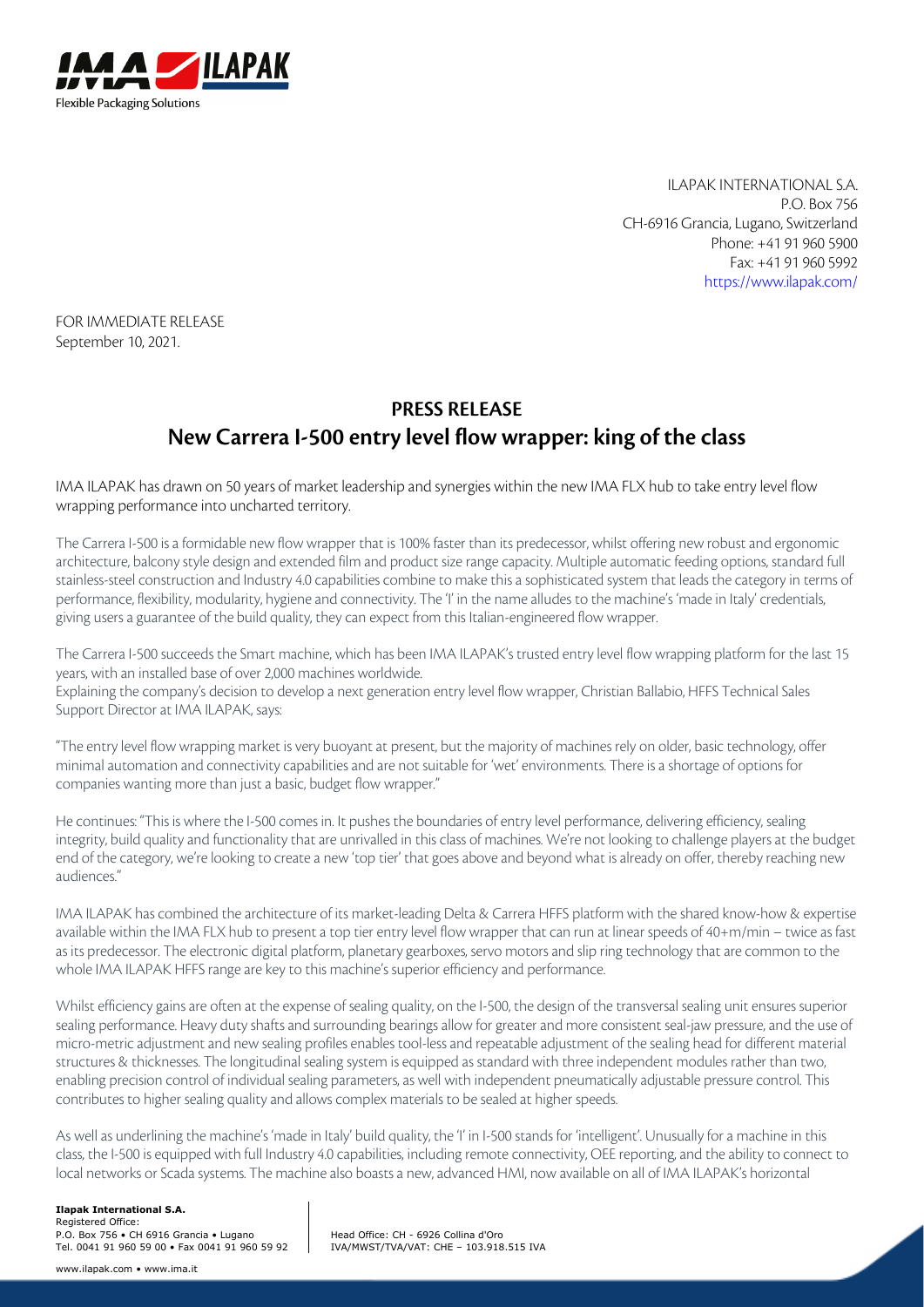

machines. This intuitive, icon-based HMI delivers enhanced operator UX (user experience) through easier navigation, expanded content, an additional lots/batch management feature and the facility to view all statistics and analytics.

Leveraging the FLX hub synergies and group company expertise, IMA ILAPAK has built more pack dimension flexibility into the I-500 than is usually available on an entry level machine. The I-500 increases the range of film and product sizes that can be handled by 25% versus the Smart model. This extends the machine's application reach into new areas as it enables larger pillow packs to be produced.

"Entry level machines are typically deployed as workhorses - they are expected to run different products and pack sizes. The ability to run large as well as small packs makes the I-500 very attractive to a producer looking for one machine that can run off a range of pack sizes," explains Christian.

As well as dry foods such as baked goods, bars, biscuits, snacks and non-food items, the I-500 can also tackle challenging fresh and frozen applications that have historically been the preserve of higher level, more expensive machines, due to the hygiene demands they entail. Fresh food, ready meals, cheese, meat and other proteins can be packed on the I-500, thanks to its full stainless-steel construction and specific hygienic design features & options. Within the new design, for example, the film reel position has been elevated to allow full visibility and accessibility to the entire film and product path. In addition, the machine's cantilever frame, combined with hygienic design philosophy, ensures easy and quick cleaning and inspection without the need to remove parts.

A further advantage over more basic systems is the number of automated feeding options that are available with the I-500. With the Smart, 95% of applications were manually fed, however, multiple automatic feeding configurations, along with ancillaries such as coders and labellers make the I-500 a future-proof investment for companies of all sizes.

"The I-500 is equally suitable for aspirational start-ups as it is for larger companies who are looking for a flexible add-on to cope with seasonal demand or to trial a new product," notes Christian.

IMA ILAPAK's engineers are also harnessing the IMA group and FLX hub capabilities to design an inverted version. This will offer all the same functionality and features as the standard I-500, with a 930mm film width and 450mm wide jaws, to cater for larger items. The inverted design of this flow wrapper means that the film is fed from the bottom reel, which makes it particularly suitable for heavy, soft, or difficult to handle products.

<ENDS>

### **IMAGES**



**Image 1**

Head Office: CH - 6926 Collina d'Oro IVA/MWST/TVA/VAT: CHE – 103.918.515 IVA